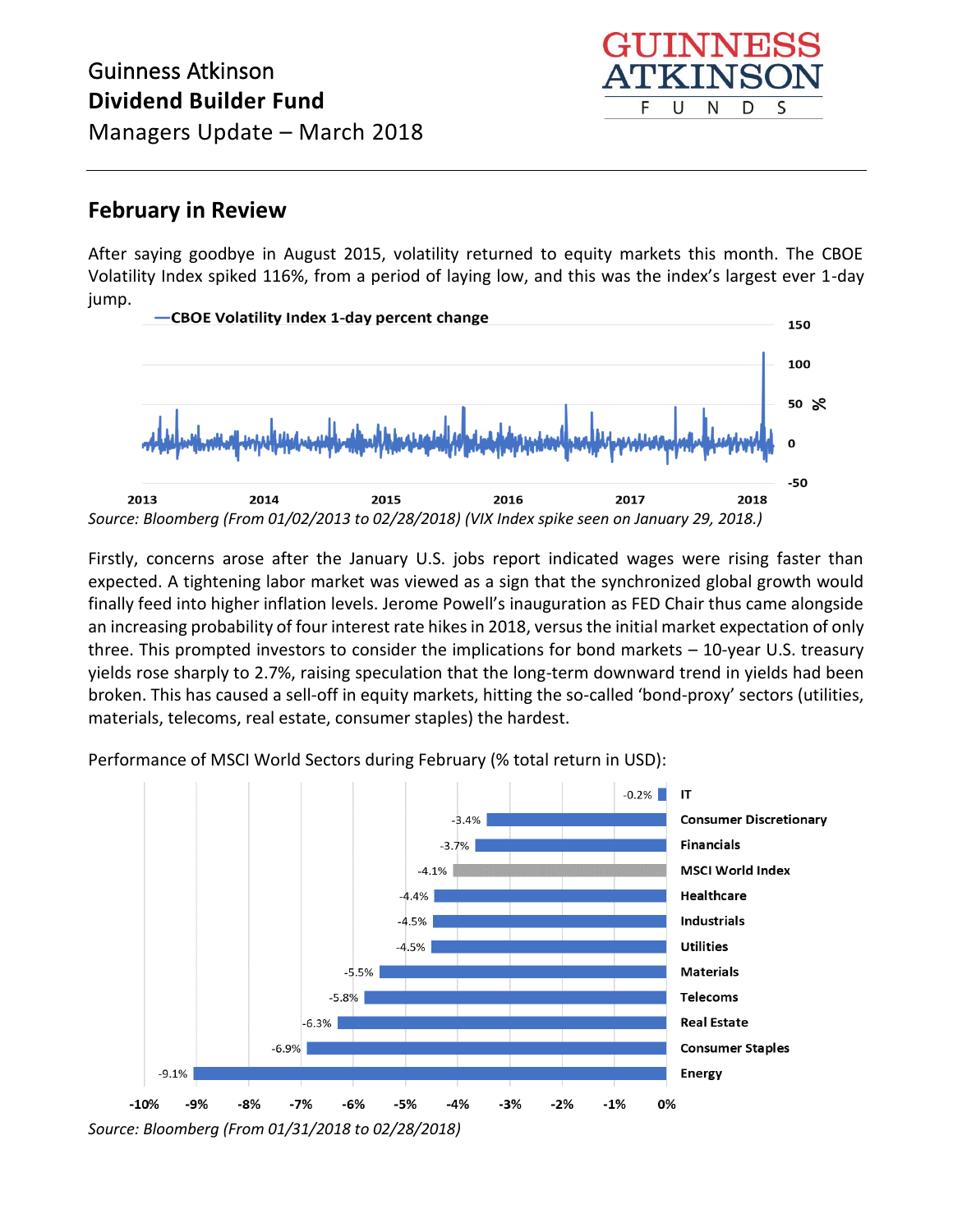

Secondly, Keynesian economics warns against a major fiscal stimulus (such as tax cuts) to an economy close to full employment (such as the US economy); it brings with it a concern of inflation, which in turn could lead a central bank (such as the FED) to hike interest rates faster than it would otherwise, raising the possibility of an economic slowdown. In February, we saw this very concern spread amongst investors and the S&P500 Index closed 3.7% lower (in USD) over the month, ending a 15-month streak of gains, tying the record from 1959.

It's important to stress that while markets can be volatile and "correct" in the near term, over the long term, they reflect the underlying fundamentals of companies. At the corporate level, earnings and revenues are rising at rates above analyst expectations – the first U.S. earnings season of 2018 saw 78% of companies beat on earnings, and 76% beat on sales (out of the 460 that have reported till end of February). Looking at the trailing and expected earnings per share (EPS) both pre and post-tax cut announcement, we note that they have contributed 33% to overall EPS growth. (Trailing 12m EPS for 2017, for the S&P500, was \$124. 2018 expected EPS was \$146 and rose to \$156 after the tax cut announcement.)

In Europe and Asia, equity markets took lead from the US, and also delivered negative returns over the month, albeit with some recovery during the second half of the period. Macroeconomic fundamentals in Europe remain strong with unemployment trending downwards, and wage and price pressures feeding through to inflation expectations. The European Commission revised up its economic growth forecasts, now expecting GDP increases of 2.3% in 2018 and 2.0% in 2019. In Asia: India, China, and Korea were the worst performing regions, whilst the ASEAN countries relatively outperformed. Chinese GDP growth was however stronger than expected, at 6.8% year on year, for the fourth quarter, and trade data also showed a notable surge in imports and solid export growth. The fact that China has maintained rapid growth despite a renewed push by the authorities to reign in loan growth has eased some concerns about the country's ability to grow out of the debt it has accumulated in recent years.

In the UK, the Monetary Policy Committee (MPC) voted unanimously to maintain the interest rate at 0.5%, but noted that, should the economy evolve in line with its projections, there would need to be an earlier and greater increase than previously anticipated to return inflation to the 2% target. Also, over the month, mid cap equities outperformed large caps with the FTSE 250 ex Investment Trusts index falling 2.8% over the month (in GBP) versus a 3.4% retreat in the FTSE 100. Much of this is attributable to the fact that around 70% of the FTSE 100's earnings are derived overseas, and the recent strength of Sterling verses the US Dollar has been unfavorable.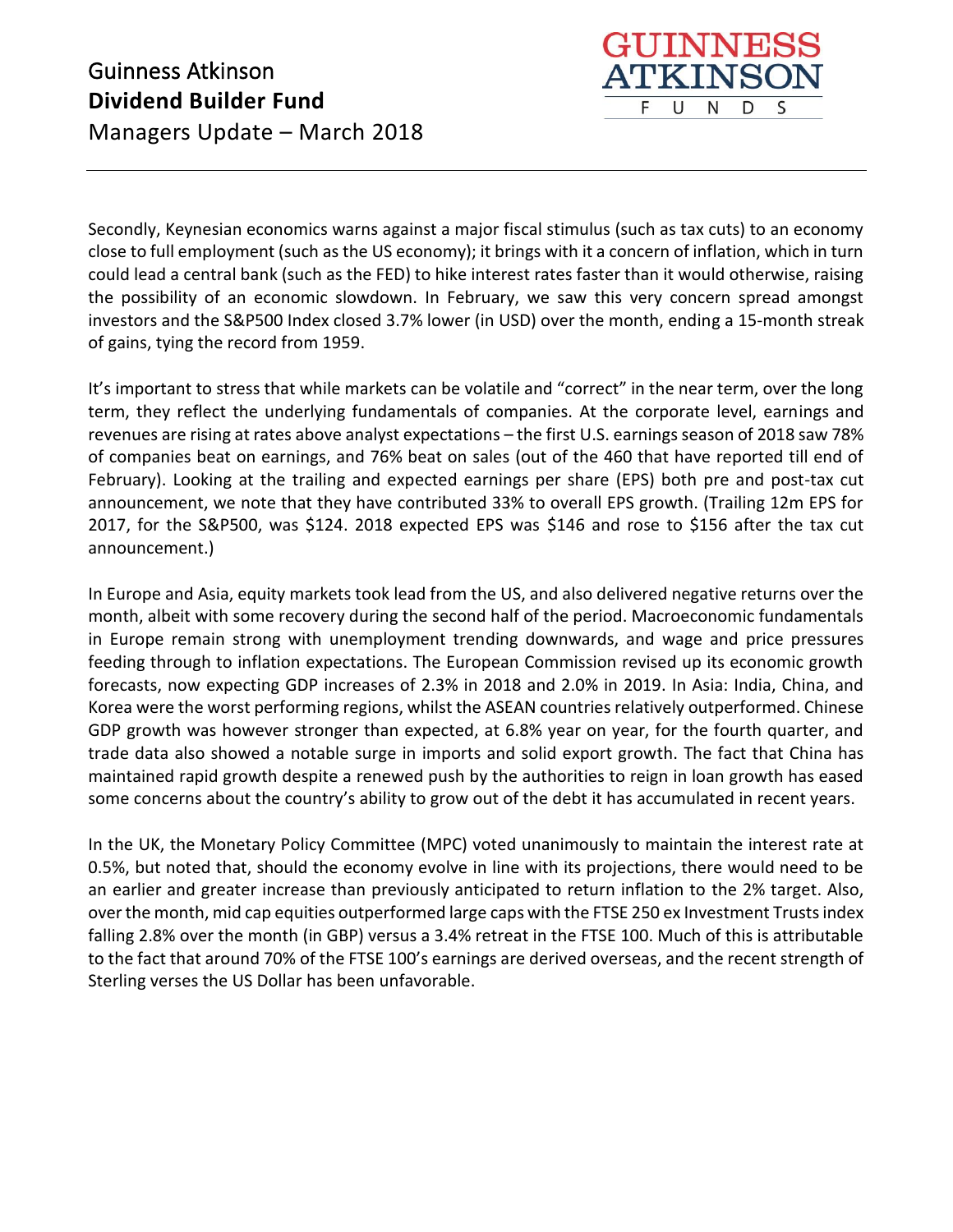### Guinness Atkinson **Dividend Builder Fund**  Managers Update – March 2018



#### **Market Update**

At a sector level, IT proved to be the strongest performer. This surprised many analysts who expected it to be a casualty in any correction, given relatively high valuations and strong recent relative performance. Instead, amid the prospect of higher interest rates and rising debt costs the technology firms were relatively favored given their strong cash positions. By contrast, the Energy sector was the weakest performer. Rising shale oil production in the U.S. continues to concern investors who worry about the outlook for the oil price. Brent crude oil fell towards US\$65 a barrel; natural gas and precious metals also retreated as the US dollar gained ground against a basket of emerging market currencies. In general: Telecoms, Materials, Real Estate and Consumer Staples underperformed IT, Consumer Discretionary and Financials, given their long-duration (high sensitivity to a change in interest rates) and bond-like characteristics.

The Guinness Atkinson Dividend Builder fund holds no companies in Materials, Real Estate and Utilities sectors – and only one Energy (Royal Dutch Shell) and Telecoms (Vodacom) company – so has fared relatively well compared to its peers and market. Our screening process involves looking for companies with high and consistent cashflow returns on investment, which often these more regulated industries do not allow for. Although many of these sectors tend to be the highest dividend paying ones, the recent correction gives testament that chasing the largest dividend yielders possesses greater interest rate risk as well as the fact that often these companies can be destressed and prone to large drawdowns. Instead, we focus first on business quality and then look for companies that are persistent, long-term dividend growers. This, we believe, is a more sustainable approach to generating riskadjusted returns.

#### **Portfolio Update**

In terms of individual holdings in February, the strongest performer in the fund was NEX Group (+10.0% in USD). The financial technology firm provides electronic trading platforms and has recently benefitted from increased market activity and greater trading volumes. The company's CEO Michael Spencer explicitly mentioned



foreign exchange transactions as a key driver for NEX Markets and a more upbeat earnings guidance for 2018. Revenues in NEX's optimization business, which streamlines company processes, rose by 10% amid cost-cutting, while NEX's new regulatory reporting product in response to MIFID II has signed up 380 new contracts, and is expected to bring in £10m in revenues per year. Share prices also jumped as the firm is set to receive a boost from U.S. tax cuts – the effective tax rate for 2018 is set to be 22-24%, compared to 35% for 2017.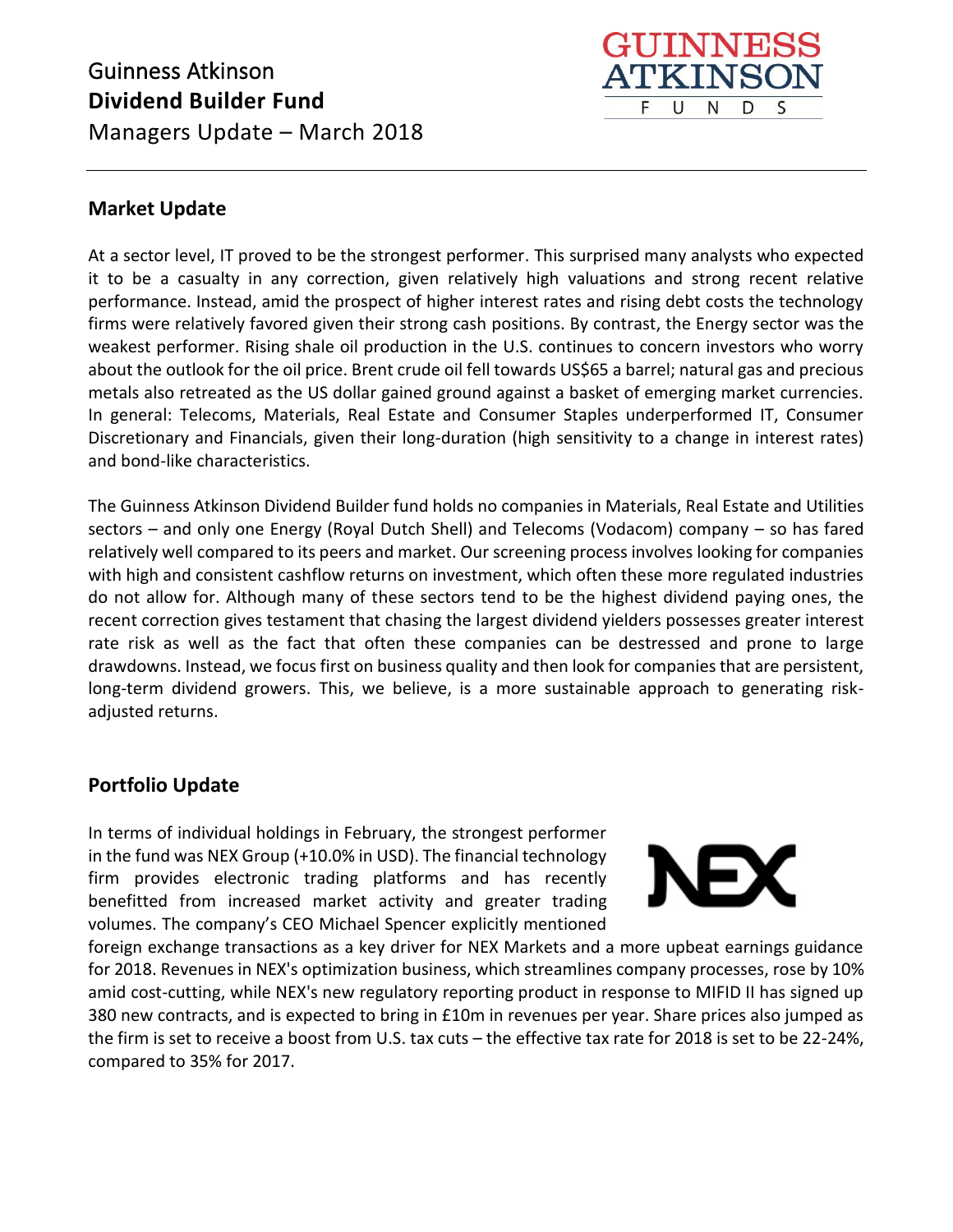## Guinness Atkinson **Dividend Builder Fund**

Managers Update – March 2018

**CME Group** (+8.3% in USD) also performed very well. Return of volatility has been key for the world's leading derivatives exchange and it reached an all-time high

monthly average daily volume (ADV) of 27.3 million contracts during February 2018, up 48% from February 2017. This came from a diverse set of products as volumes for equity indices, options, interest rate products, foreign exchange derivatives and metal derivatives all spiked. CME is particularly wellplaced to benefit from increased interest-rate hedging around FED rate hikes and rising U.S. oil exports thanks to its dominant FED Funds and WTI futures contracts. The company has largely opted to pursue an organic growth strategy, and this has meant low debt-to-equity at 10% with cashflow returns on investment increasing every year for the last five. CME is also a major beneficiary of U.S. tax reform, with its effective tax rate likely to drop to 24.5% in 2018 vs. just over 35% in prior years.

The worst performing stock in February was **Reckitt Benckiser**  (-17.7% in USD). The British producer of health, hygiene and home products, with 'Powerbrands' – as Reckitt Benckiser likes to call them – such as Nurofen painkillers, Durex condoms and Dettol disinfectant has sold off due to concerns regarding sales growth after guidance for 2018 was only 2-3%. The company

has looked to transform itself in 2017 via the \$18 billion acquisition of Mead Johnson Nutrition and the \$4.2 billion disposal of its French's food business, with both transactions moving management toward a goal to become a global leader in consumer health. The company is now one of two potential bidders for Pfizer's Consumer Healthcare (PCH) business. Though still integrating its previous acquisitions, Reckitt Benckiser announced it is ready for another deal, and management has said it's prepared to lose its single A credit rating for a "spectacular" acquisition.

We made no changes to the portfolio in February.

Thank you for your continued support.

Portfolio Managers Matthew Page, CFA Ian Mortimer, CFA

Analysts Sagar Thanki Joshua Cole





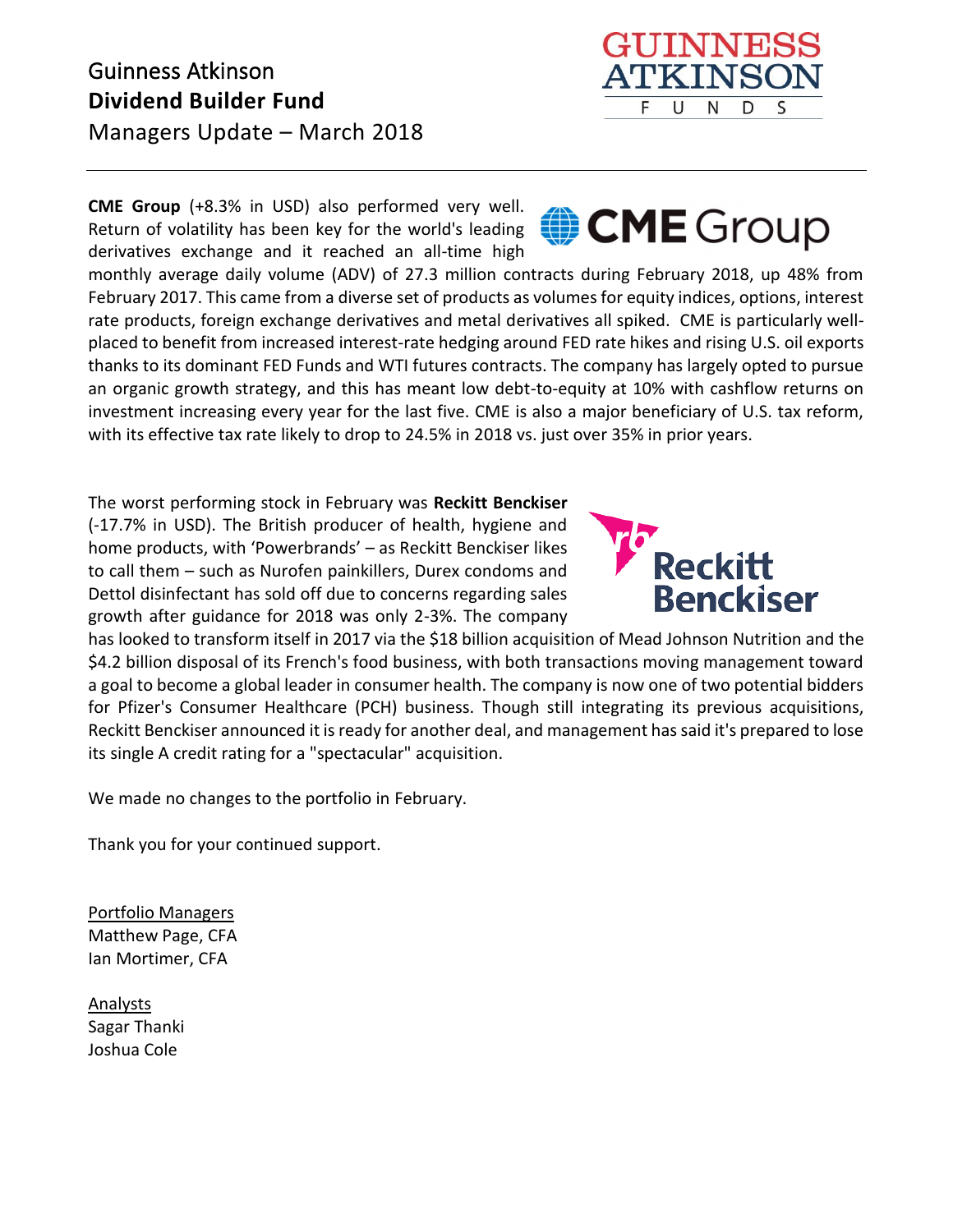

## Managers Update – March 2018

### **Performance**

In February, the Guinness Atkinson Dividend Builder Fund produced a total return of -3.47% (TR in USD), compared to the MSCI World Index return of -4.09%. The fund therefore outperformed the Index by 0.62%.

| as of 02/28/18               | <b>YTD</b> | <b>1 YR</b> | 3 YR  | <b>5 YR</b> | <b>10 YR</b> | <b>Since</b><br>inception<br>(3/30/12) |
|------------------------------|------------|-------------|-------|-------------|--------------|----------------------------------------|
| <b>Dividend Builder Fund</b> | 1.49%      | 17.75%      | 6.88% | 10.54%      | N/A          | 10.58%                                 |
| <b>MSCI World Index</b>      | 0.99%      | 18.02%      | 8.82% | 11.44%      | N/A          | 11.28%                                 |
|                              |            |             |       |             |              |                                        |
| as of 12/31/17               | <b>YTD</b> | <b>1 YR</b> | 3 YR  | <b>5 YR</b> | <b>10 YR</b> | <b>Since</b><br>inception<br>(3/30/12) |
|                              |            |             |       |             |              |                                        |
| <b>Dividend Builder Fund</b> | 21.34%     | 21.34%      | 7.70% | 11.24%      | N/A          | 10.61%                                 |

All returns over 1 year annualized. Source: Bloomberg, Guinness Atkinson Asset Management Expense Ratio: 0.70% (net); 2.11% (gross)

*Performance data quoted represents past performance and does not guarantee future results. The investment return and principal value of an investment will fluctuate so that an investor's shares, when redeemed, may be worth more or less than their original cost. Current performance of the Fund may be lower or higher than the performance quoted. For most recent month-end and quarter-end performance, visit [https://www.gafunds.com/our-funds/dividend-builder-fund/#fund\\_performance](https://www.gafunds.com/our-funds/dividend-builder-fund/#fund_performance) or call (800) 915-6566. Total returns reflect a fee waiver in effect and in the absence of this waiver, the total returns would be lower.* 

The Advisor has contractually agreed to reduce its fees and/or pay Fund expenses (excluding Acquired Fund Fees and Expenses, interest, taxes, dividends on short positions and extraordinary expenses) in order to limit the Fund's Total Annual Operating Expenses to 0.68% through June 30, 2018. To the extent that the Advisor waives its fees and/or absorbs expenses to satisfy this cap, it may seek repayment of a portion or all of such amounts at any time within three fiscal years after the fiscal year in which such amounts were waives or absorbed, subject to the 0.68% expense cap.

Opinions expressed are subject to change, are not guaranteed and should not be considered investment advice.

*This information is authorized for use when preceded or accompanied by a prospectus for the Guinness Atkinson Dividend Builder Fund. The prospectus contains more complete information, including investment*